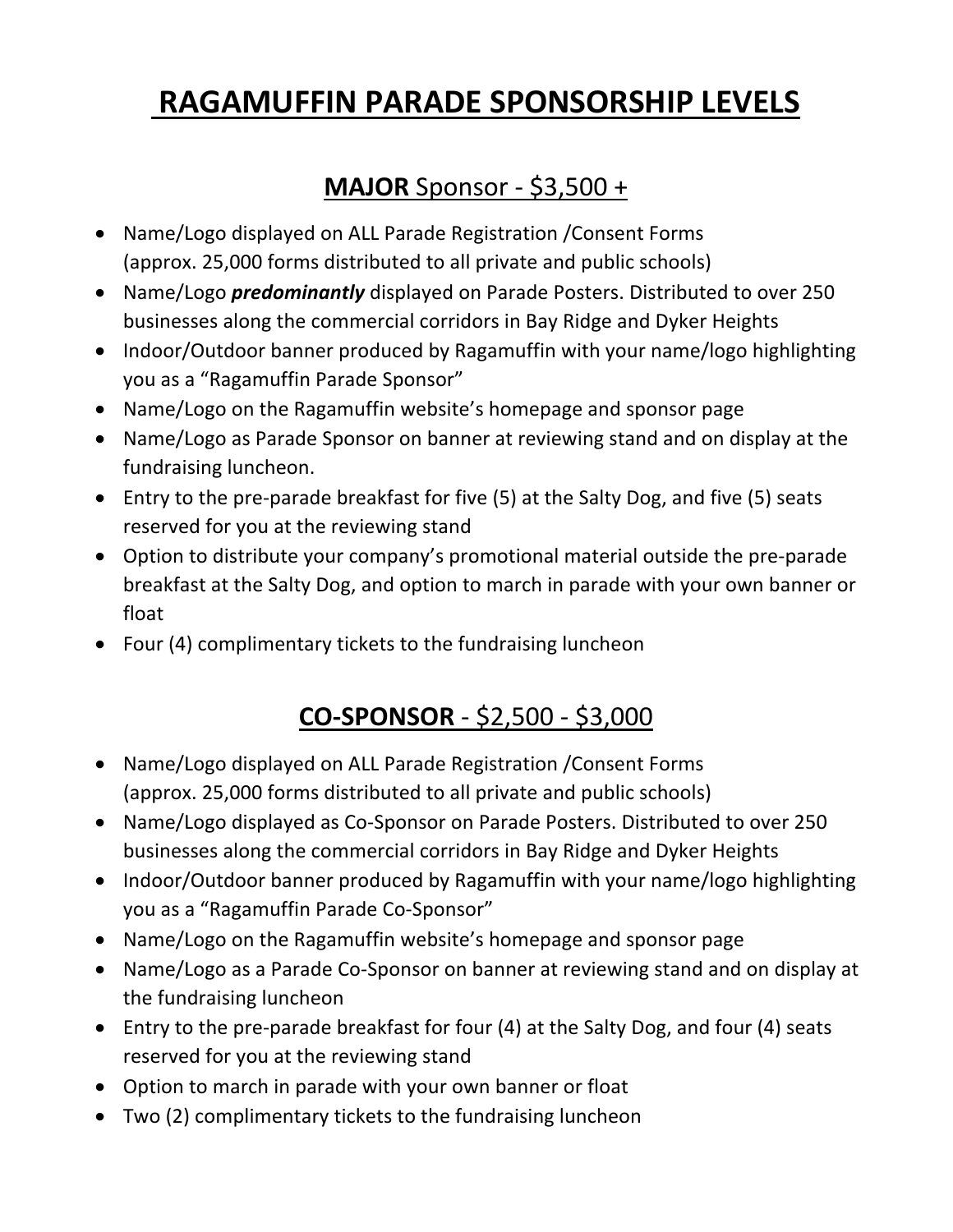#### **Santa Float** Sponsor - \$2,000

- Name/ Logo on the Ragamuffin website's homepage and sponsor page.
- Name / Logo as a Float Sponsor on Banner at reviewing stand and on display at the fundraising luncheon.
- Name / Logo on all signs of the sponsored float
- Entry to the pre-parade breakfast for three (3) at the Salty Dog, and three (3) seats reserved for you at the reviewing stand

#### **Float** Sponsor - \$1,500

- Name/ Logo on the Ragamuffin website's homepage and sponsor page.
- Name / Logo as a Float Sponsor on Banner at reviewing stand and on display at the fundraising luncheon.
- Name / Logo on all signs of the sponsored float
- Entry to the pre-parade breakfast for three (3) at the Salty Dog, and three (3) seats reserved for you at the reviewing stand

#### **BAND** Sponsor - \$1,200

- Indoor/Outdoor banner produced by Ragamuffin with your name/logo highlighting you as a "Ragamuffin Parade Band Sponsor"
- Name/Logo on the Ragamuffin website's homepage and sponsor page
- Name/Logo as a Band Sponsor on banner at reviewing stand and on display at the fundraising luncheon
- Entry to the pre-parade breakfast for two (2) at the Salty Dog
- Two (2) seats reserved for you at the reviewing stand

## **FRIEND** - \$600

- Name/Logo on the Ragamuffin website's homepage and sponsor page
- Name listing in luncheon program
- Entry to the pre-parade breakfast for two (2) at the Salty Dog
- Two (2) seats reserved for you at the reviewing stand